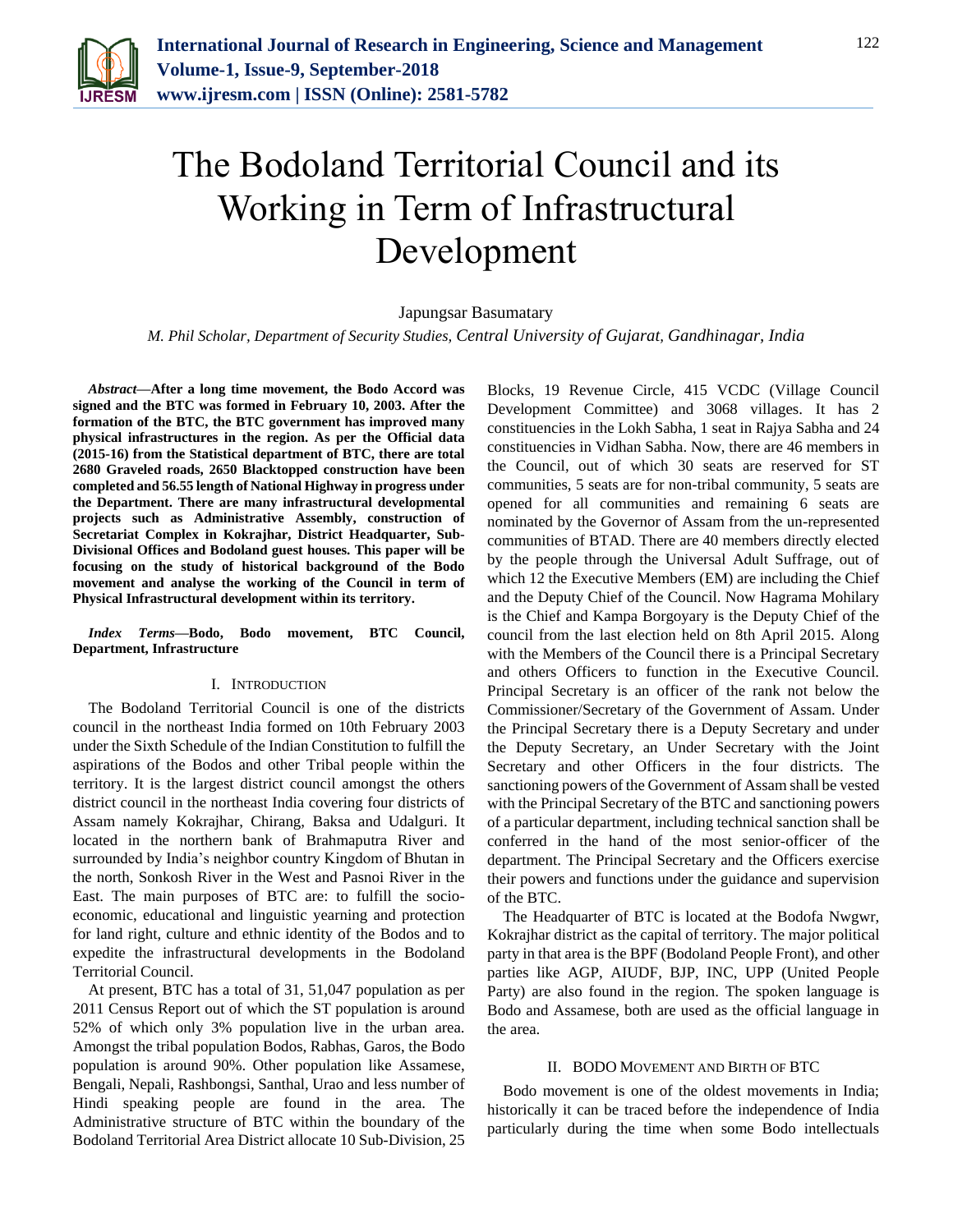

organized themselves in order to form such organization for political rights of the Bodo tribe in 1932 onwards. Bodo movement emerged due to the issue of land alienation, marginalization faced from the dominant Assamese community and the socio-economic backwardness. All these issues are the driving force to the emergence of Bodo movement.

During the period from 1932 to 1952, the Bodos were demanding political power and rights under the banner of All Assam Plain Tribal League a political party led by Rupnath Brahma for the purpose of separate electorate and representatives of 5 seats for the Plain Tribal.

During the period of 1952-1967, the movement was led by some educated Bodo leaders and they formed BSS (Bodo Sahitya Sabha) on 16th November 1952. In1953, Bodo Sahitya Sabha submitted a Memorandum to the then Chief Minister of Assam, Bishnuram Medhi for the introduction of Bodo language as a medium of instruction in Bodo medium schools. As a result, in 1963, Bodo language was introduced as a medium of instruction in the Bodo dominated area of Assam.

This movement witnessed the introduction of the Assam Official Language bill by Assamese community in 1960 which was the first historical exclusiveness of identity for the Bodo community. In 1967, on 27th February the Plain Tribal Council of Assam (PTCA) was formed and turned to a new movement as an autonomy demand. They demanded a Union Territory called 'Udayachal' in the Bodo dominated area of Assam. In 1967 All Bodo Students Union was formed and adopted its Constitution on 2nd March 1969 with the objectives:

*"We the All Bodo Students Union unanimously and with our pure hearts have resolved to organized the student of various Bodo groups into an organization for better and mutual understanding among ourselves, to safeguard and develop the socio-economy, culture, civilization, tradition, language and literature of the great Bodo nationality and this Organization is known as the All Bodo Students Union(ABSU) and on the expediency of having written guiding rules of the organization, do hereby adopt, enact and give to ourselves this constitution on this day of 2nd March 1969"*[1]

This period witnessed the anti-foreigner agitation of the All Assam Union and All Assam Gana Sangram Parishad (now AGP) in 1979. The PTCA and the ABSU also participated in this agitation in order to meet proposal which was taken by All Assam Union and the All Assam Gana Sangram Parishad. Later, this agitation came to an end with the signing of Assam Accord in 1985 and they had failed to meet the expectations of the Bodo people which led to the emergence of another wave of movement after the Assam Accord.[1]-[2]-[3]

From 1987, the post-Accord movement was led by late U.N Brahma (Now regarded as the father of Bodos) under the banner of the All Bodo Students Union (ABSU) with the slogan "Live and Let live" given by U.N Brahma on the Voice "Divide Assam 50/50". This movement witnessed a pure political movement for separate statehood. This movement was a solution movement for the Bodos but from 1989 a militant group-Bodo Security Force (BdSF) led by Ranjan Daimary demanded a sovereign state outside India rather than statehood. They demanded through the armed struggle which resulted in killing, bombing, murdering, kidnapping, and looting in the area. This group rejected the signing of Bodo Accord and Bodoland Autonomous Council (BAC) in 1993 because BdSF demanded sovereignty i.e. out of India. The Bodo Accord and BAC has failed and the BdSF resorted to armed struggle which resulted in Communal riots in 1993 September-October leading to death of many people, homeless and landless and the BdSF renamed the National Democratic Front of Boroland (NDFB) and regarded by the Government of India as the terrorist organization. Due to the failure of the Bodo Accord and the BAC in 1993, another armed outfit called Bodoland Liberation Tiger (BLT) force was formed in 1995 under the leadership of Hagrama Mohilary. Due to the ideology difference, the BLT and the NDFB were fighting with each other and with the State forces till 2003. Later on, second Bodo Accord and BAC was signed between the Government of India and the Government of Assam and the BLT and created Bodoland Territorial Council under the Sixth Schedule of the constitution by the 44th amendment act of 2003.

Thus, the BTC covers total geographical area of 8790 sq.km comprising four district of Assam namely Kokrajhar, Chirang, Baksha and Udalguri which is known as the Bodoland Territorial Area District under the jurisdiction of the Bodoland Territorial Council having the Administrative, legislative, Executive and Financial functions over the 40 subjects entrusted by the Assam Government during the time of signing of Memorandum of Settlement regarding the formation of BTC to work development in term of infrastructure and socioeconomic aspects.[1]-[3].

#### III. BTC AND INFRASTRUCTURE DEVELOPMENT

Infrastructure is the fundamental factor of a country in its economic growth. The economic growth of a country can be preserved with only the development of its infrastructure. Generally, the infrastructure can be defined as total sum of physical structure of a country such as roads, bridges, power generations, railways, transportation, postal facilities, irrigations etc.

Initially the term infrastructure was used to define military installation. Since 1927, it has been used to refer culturally to the roads, bridges, railways, and other public works which required for an industrial economy to function. The concept of infrastructure was first used by H.W Singer. He identified it with various kinds of investment which are not directly productive but they help in fostering developmental process. For example transport, power generation and irrigation. Infrastructure generally defined as the physical framework through which goods and services are provided to the public. It is closely connected to the multiple economy complexes which affect the production and consumption directly [4]-[5]. This paper will be focusing on the working of BTC particularly in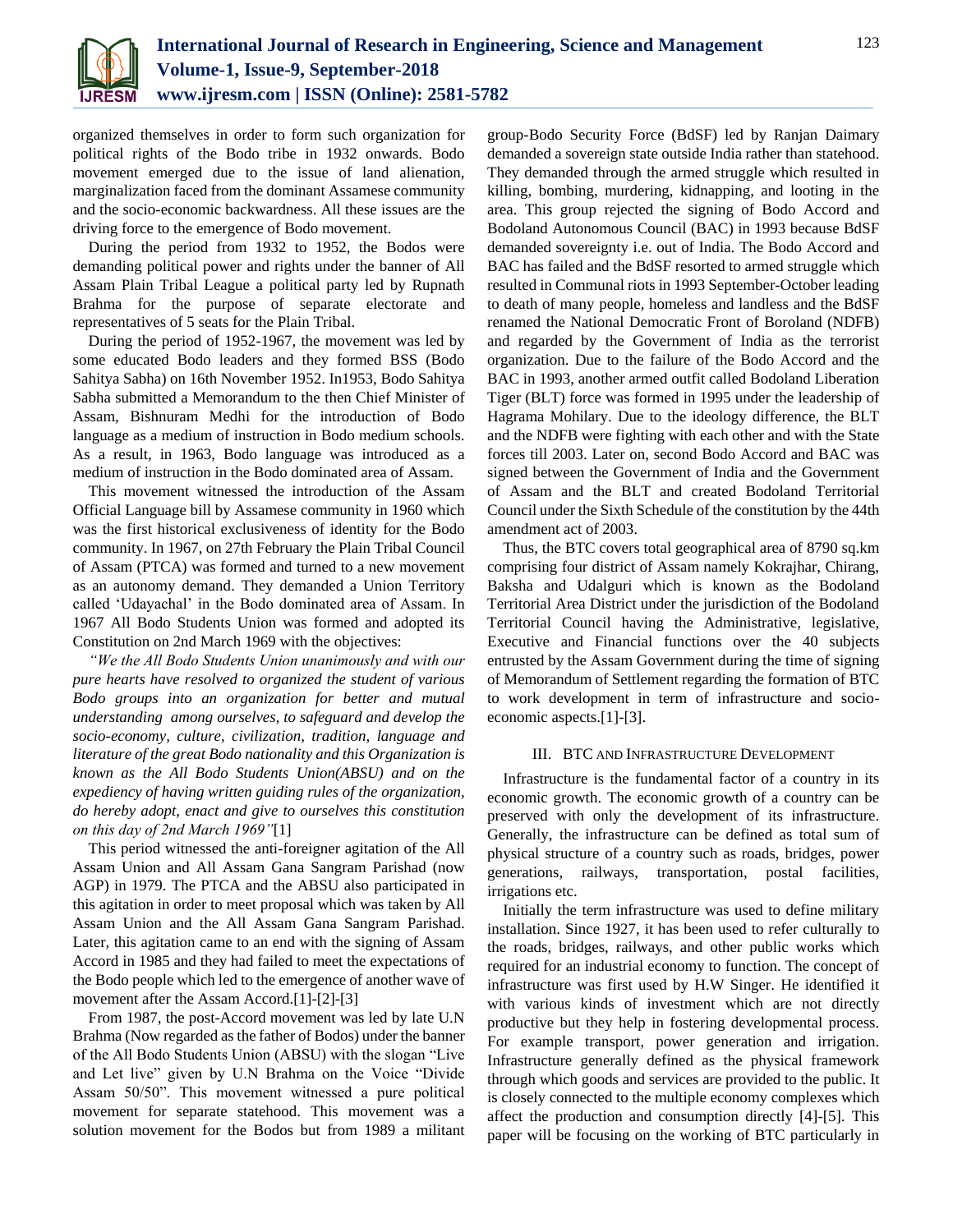

term of infrastructural development within the four districts of the Bodoland Territorial Area District and conclude the near future.

Thus the infrastructure development basically defined as the progress or a good condition of a country for its communication. Infrastructure helps to modify physical framework of a country. So the infrastructure development performed by the Bodoland Territorial council is also for the development of its physical improvement within the jurisdiction of the Council.

According to the Memorandum of Settlement, one of the most important aims was the land development power to the people. For the development of the region and to meet the aspiration of the people, the government of India was to provide an amount of 500 cr. for the five years term.[6] But only an amount of 250 cr. was received by the Council. As the power and function for its 40 subjects have been endowed for the overall development of the region including infrastructure and socio-economic development. So the working of the Bodoland Territorial Council for infrastructure development within its territory will be discussed through the following given department/sector wise performance of the BTC.

#### *A. Administrative Infrastructure*

After the formation of the council, the central government agreed to provide an amount of 50 cr. for the construction of Administrative blocks. Central government has provided fund as an agreement in the MoS. Accordingly an amount of Rs 17 cr. had approved and sanctioned for the construction of the Council Assembly and the Secretariat Complex in the capital of BTC at Kokrajhar. For the construction of District centre at Chirang district, an amount of Rs5 cr. has been approved. At Mushalpur in Baksha district, similarly Rs 5 cr. has been sanctioned for the construction of the District Centre and at Kazigaon Salbari, Tamulpur and Bhergaon an amount of Rs 2 cr. has been sanctioned respectively for the construction of the Sub-Divisional Centre.

Apart from these, there are many constructions taken by the Council like Bodoland Guest House at New Delhi, Kolkata, Siliguri and Guwahati and within the Council at Kokrajhar, Gossaigaon, Chirang, Salbari, Tamulpur, Mushalpur and Udalguri. These projects has been done and completely finished under the Public Work Department (PWD) of BTC.

#### *B. Irrigation Department*

The people of the Bodoland Territorial Area District are mainly dependent on agriculture. The people of this area use to cultivate mainly paddy through the irrigation over the rivers.

The irrigation is one of the subjects entrusted to the BTC during the time of MoS. It is the most important subject of the Council for the improvement of the living condition of people of the BTAD. There are rivers like Sankosh, Gurupella, Sabansiri, Aie, Pagladia, Champamati, Manas and others. Due to these rivers, during the time of rainy season the people of this area face a lot of problems mainly flood. For the prevention of this flood, the Irrigation Department of the BTC has been taking various schemes/projects on these rivers which are expected as the benefits by the people of that area in their cultivation. In the previous year of 2006, the Council had allocated an amount of Rs 379 Lakhs to the Irrigation Department of the BTC for the renovation of some existing schemes as well as some new projects. Some achievements under the department in the four districts of the BTAD in the year 2005-06 mainly in Kokrajhar, there are 28 schemes taken by the Department out of which 25 were directly related to the irrigation. In Chirang district, there were 14 schemes taken by the department, 13 schemes were mainly about the irrigation. And in the district of Baksa and Udalguri there were 16 projects taken and 18 projects respectively these projects were directly linked to the irrigation mainly water supply for cultivation in the paddy fields.[6] All these schemes are now completed. Some irrigation projects created under the Department are shown in the following Table-1.

Apart from this, the Irrigation Department of the BTC Government has taken up many steps in Gross area. The following are the Gross area irrigated under the Government of BTC which has shown in the following Table-2.

Thus, the following Table-1: and Table-2, have clearly shown the irrigation created in term of major and minor irrigation and the Gross area irrigated under the Irrigation Department of Government of the BTC in the year of 2009 to 2016. The major project/schemes are mainly the construction on Champamati Irrigation under the BTC Government for Rs 43.85 Cr. work on Suklai for Rs 8.12 Cr. and the work on Dhansiri Irrigation project. All these projects are now completed and these projects are expected to the People of the BTAD for their cultivation.

### *C. Land Revenue Department*

Land Revenue is one of the important subjects included in the Memorandum of Settlement of the Bodoland Territorial Council. During the time of the Bodo movement, land is one of the significant issues and it has been long time issue for Bodo people. As per as the Assam Land Revenue Regulation Act, 1886 many Tribal Belts and Blocks were provided for the protection of the tribal land but it has not been properly enacted by the Government of Assam and accused by many tribal leaders including Bodo leaders.

After the creation of the BTC, land revenue is entrusted as a subject to the Council under the Land and Revenue Department of BTC and many Revenue Circles and Mauzas- were bifurcated for the protection of the tribal land in the BTAD.Land revenue is basically the department for the purpose of collecting land revenue from the landholders. In order to provide a smooth functioning for department, the Council has taken many infrastructural projects/schemes of the Revenue Circle Offices and Tehsils. During the year 2005-06, the department planed an amount of Rs 1,32,61,560.00 for repairing or renovation of infrastructure i.e. Circle Offices building in Kokrajhar, Udalguri, Goreswar, Sidli, Gossaigaon-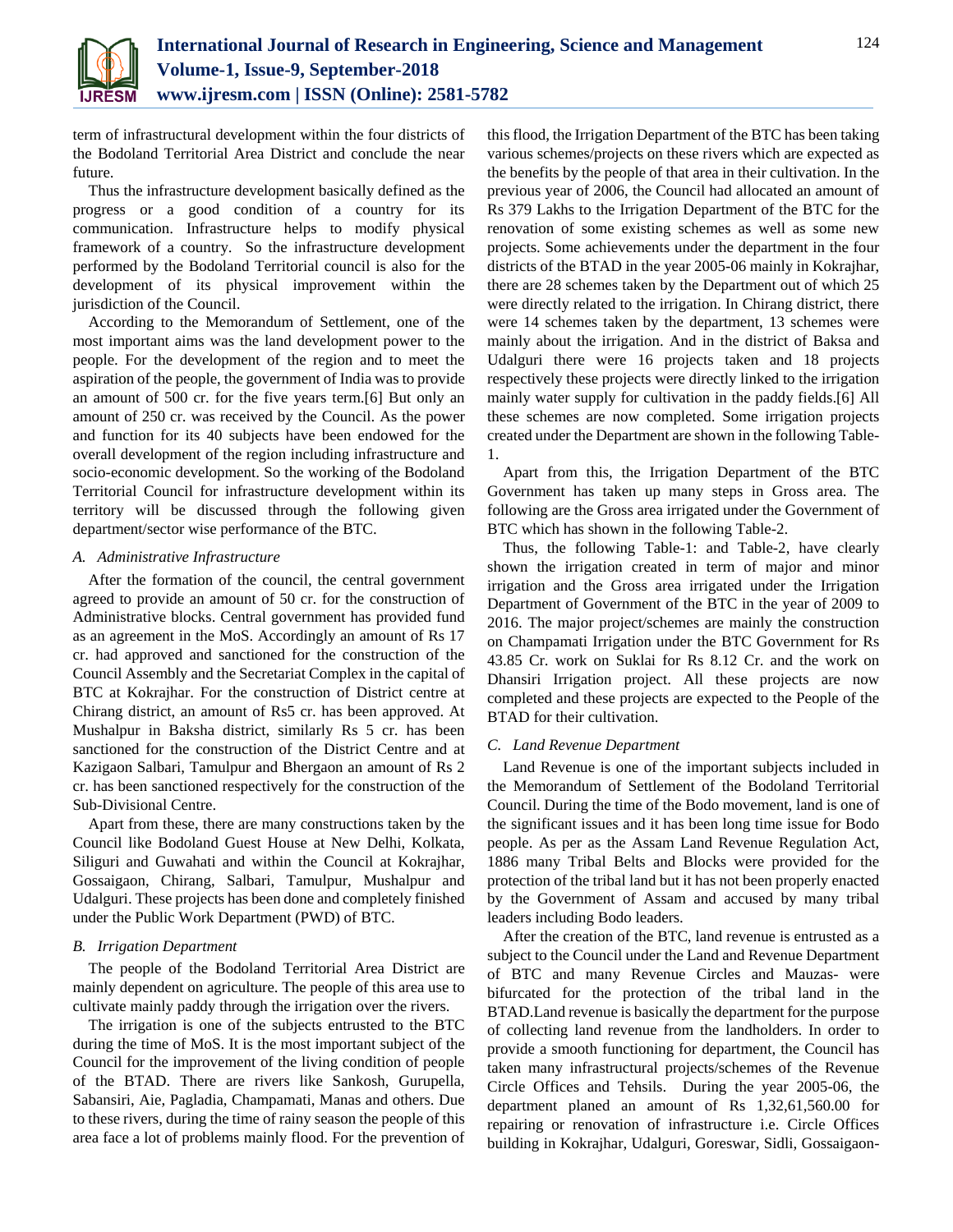

Bhaoraguri, Dotma. Department has also constructed a building of Directorate of Land Record of BTC at the cost of Rs. 1,05,59.00 at Kokrajhar under the Annual Plan Fund of 2005- 06. Moreover, the department has also constructed new Revenue Circle Office and quarter at Mazbat and Revenue Circle Office at Gossaigaon.

Thus, the Council has been taking various initiatives on the basis of Land revenue mainly for the purposes of the protection of tribal land. All these initiatives are controlled under the Land and Revenue Department of the Bodoland Territorial Council.

#### *D. Public Work Department*

Public Work Department is an integral part of the Council. It is entrusted as one of the subjects to the Council which basically covers the infrastructural development in terms of roads, bridges, Communication including others Infrastructure development. Since its formation, the Council has been taking various projects and works in term of roads, bridge and other constructions. Basically the Infrastructure is done under this department. For the development purposes, the ministry of the Development of North-East Region (DONER), Government of India under Non-Lapsable Centre Pool Resources (NLCPR) had funded to the department during the year of 2005-06. During that year, the Department had allocated for an amount of Rs 1748.00 Lakhs and had been approved by the State Level Standing Committee (SLSC).[6] Accordingly some projects have been undertaken by the NLCPR for the roads, bridges improvement. Some achievement under the PWD of BTC have been stated as follows,

In Kokrajhar, Narabari Daokibari Road, Bhaoraguri-Kuchugaon Road, Gossaigaon Saraibil Road, Fakiragram-Serfanguri Road and Gossaigaon-Khazigaon-Bhumka-Tipkai Road have been done under the department. In Chirang district, North Kajalgaon-Dangtol Road, Kashikotra-Basugaon Road, Sundari-Vidyapur via Kakragaon Road, Safaguri-Kakrabari Road and Kashikotra Bamungaon- Bengtol Road were undertaken by the department. In Baksa district, there are mainly the improvements of Dhamdhama-Tupalia-Subhankata Road, Kaurbaha-Nagrijuli Road, improvement of Jala-Rupahi-Saudarvita-Gabardhana Road and Tihu Doomni Road have been compled. In Udalguri district, Udalguri-Bhakatpara via Bhairaguri Road, Bhanargaon-Pakribari Road, Bhergaon Chewni via Khakrabari Road and Khowrang Mahunpur Road [6].

Apart from these projects, there are some project /works undertaken for an amount of 1725.00 lakhs under the Annual Operation Plan as per the Annual Financial year 2008-09. These works are the Metaling and Blacktopping, RCC Box cell culvert, RCC slave culvert, Hume pipe culvert, improvement of road. Along with these works, there is also various overall roads improvement by type of road during the year of 2009-16. These have been shown in the following Table-3.

It has been seen in the above discussion that there are many developmental activities taken up by the BTC for infrastructural development in various sectors. The Bodoland Territorial Council, with financial assistance of both the State and Central governments, has taken initiatives for all round development in term of some existing infrastructure and creating new and modern facilities within the jurisdiction of the Council. Through the Infrastructure Department, the region has seen a spurt in the construction of administrative buildings which are the houses of various departments of the Bodoland Territorial Council. Added to this, the huge strides forward taken by the other departments such as the Irrigation Department, the Public Work Department and the Land Revenue department which have greatly contributed to the rapid rate of infrastructural development, can be looked upon as the developing District Council. The various accomplishments and ongoing projects of the different departments of the BTC are undoubtedly numerous and cover a wide field. Therefore, the Bodoland Territorial Council with its headquarters at Kokrajhar started with the objective of all round development in order to accelerate the basic infrastructural facilities within the region. The Office Secretariat cum Legislative Assembly Hall was constructed and some Bodoland guest houses are also constructed in the region and outside of the region. Besides, concrete buildings, market-stalls and sheds at different localities at BTC area and in the rural market areas were also constructed by the Public Works Department. Under this department, the construction of roads, culverts, Ring-Well, etc. is also constructed for the improvement of the transportation in order to boost the socio-economic development. Some building construction of Lower Primary Schools, Higher Schools and Colleges have been transferred to the Council for providing educations to the students along including higher and technical education such as ITI, training, establishment of the campus of the Bodoland University at Kokrajhar District of the BTC, the setting up of a centrally funded Central Institute of Technology (CIT) to impart technical education in various technological and vocational disciplines such as Information Technology, Bio- Technology, Food-Processing, Rural Industries and Business Management, etc. The CIT is subsequently upgraded to a centrally funded State University having technical and nontechnical disciplines to be run by the BTC. These developments which are taking place in the area will be an open-gate to knowledge, higher education and career for the entire people of the BTC areas.

**TABLE I** IRRIGATION CREATED THROUGH THE GOVERNMENT OF THE IRRIGATION DEPARTMENT OF BTAD

| <b>District</b> | Year               | <b>Maior/Medium Irrigation</b> | <b>Minor Irrigation</b> | <b>Total Area in Hactare</b> |  |  |  |
|-----------------|--------------------|--------------------------------|-------------------------|------------------------------|--|--|--|
| Kokraihar       | 2009-10 to 2015-16 | 8260                           | 14660                   | 22920                        |  |  |  |
| Chirang         | 2009-10 to 2015-16 | 5496                           | 6166                    | 11662                        |  |  |  |
| <b>Baksa</b>    | 2009-10 to 2015-16 | 1785                           | 3385                    | 5170                         |  |  |  |
| Udalguri        | 2009-10 to 2015-16 | 53258                          | 35773                   | 89031                        |  |  |  |
| <b>Total</b>    |                    | 68799                          | 59984                   | 128783                       |  |  |  |

Sources: *Statistical Handbook of Bodoland Territorial Council*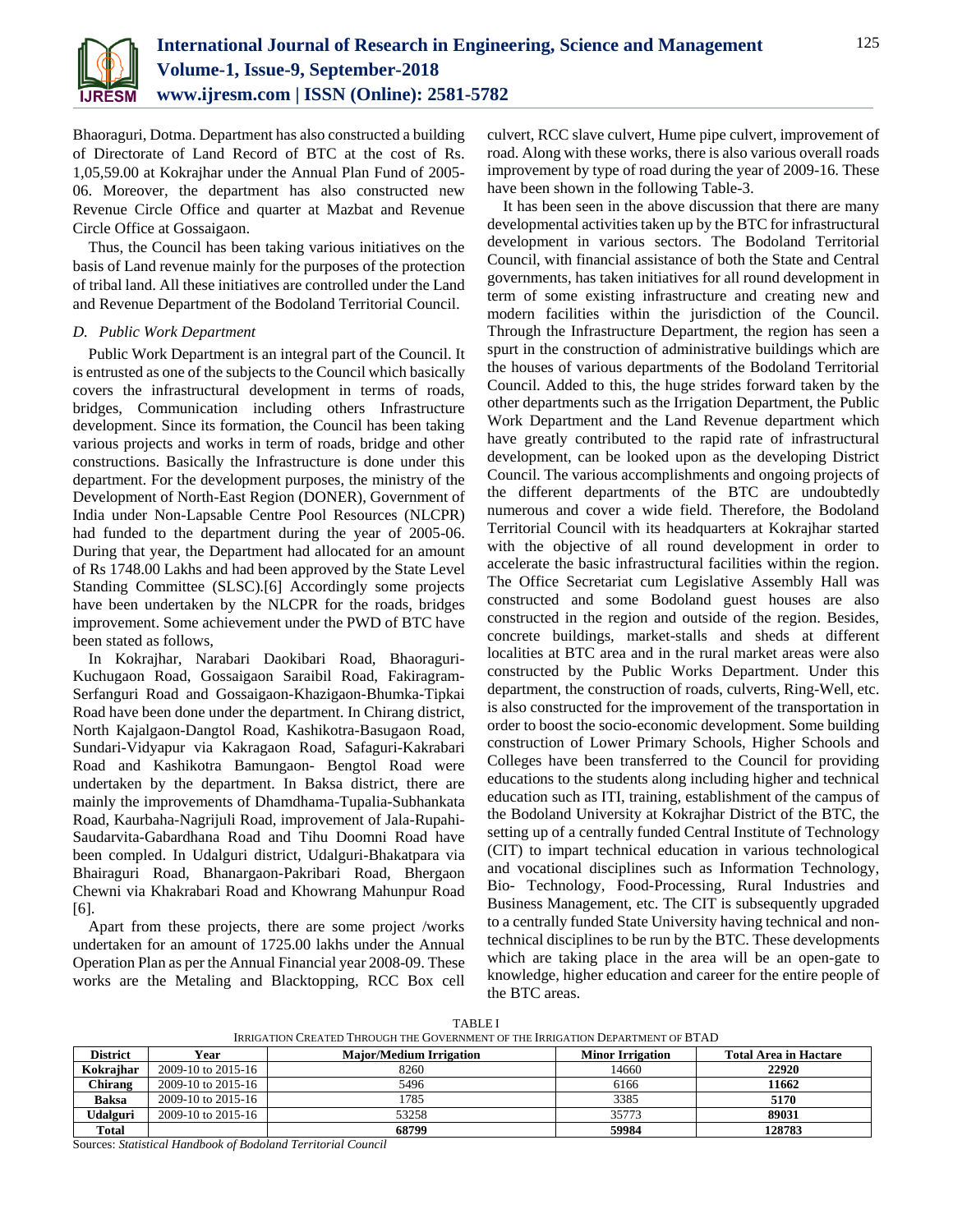

# **International Journal of Research in Engineering, Science and Management Volume-1, Issue-9, September-2018 www.ijresm.com | ISSN (Online): 2581-5782**

TABLE II

| GROSS AREA IRRIGATED UNDER THE GOVT. IRRIGATION FACILITIES IN BTAD AREA IN HACT. |                 |        |       |                   |              |  |  |
|----------------------------------------------------------------------------------|-----------------|--------|-------|-------------------|--------------|--|--|
| Year                                                                             | <b>District</b> | Canals | Tanks | <b>Tube wells</b> | <b>Total</b> |  |  |
|                                                                                  | Kokraihar       | 22859  | Nil   |                   | 22914        |  |  |
|                                                                                  | Chirang         | 20000  | Nil   | Nil               | 20000        |  |  |
| 2009 to 2016                                                                     | <b>Baksa</b>    | 5170   | Nil   | Nil               | 5170         |  |  |
|                                                                                  | Udalguri        | 38810  | Nil   | Nil               | 38810        |  |  |
|                                                                                  | Total           | 86839  | Nil   |                   | 86894        |  |  |

Sources: *Statistical Handbook of Bodoland Territorial Council*

| <b>TABLE III</b> |
|------------------|
|------------------|

DISTRICT WISE LENGTH OF ROADS BY TYPES OF ROAD UNDER PWD OF BTC DURING THE YEAR 2009-16

| National Highway  |                           |                |              | <b>PWD Roads</b>    |                 |       |
|-------------------|---------------------------|----------------|--------------|---------------------|-----------------|-------|
| <b>District</b>   | <b>Under construction</b> | Newly declared | <b>Total</b> | <b>Black Topped</b> | <b>Graveled</b> | Total |
| Kokraihar         | 18.16                     | 22.29          | 103.4        | 814                 | 988             | 1802  |
| Chirang           | 00                        | 40.00          | 63.00        | 554                 | 72              | 626   |
| <b>Baksa</b>      | 26.39                     | 51.05          | 101.44       | 751                 | 322             | 1073  |
| <b>Udalguri</b>   | 12.00                     | 59.00          | 92.00        | 531                 | 1298            | 1829  |
| <b>Total BTAD</b> | 56.55                     | 172.34         | 359.89       | 2650                | 2680            | 5330  |

Sources- *Statistical Handbook of Bodoland Territorial Council*

#### IV. CONCLUSION

The Bodo Movement was particularly started due to various issues and challenges when some Bodo intellectuals became conscious about the marginalized, socio-economic exploitation and politically unconsciousness in the region. After the formation of the BTC, working of the Bodoland Territorial Council in term of Infrastructure we can clearly say that the region has improved but in the contemporary time, there are many observers or social activists are really finding some constraints behind these improvements and developments. There are many constraints found in the region and these constraints are mainly based on the observance of Civil Society. Most of the people of the region are not satisfied with the working of BTC. It has often been alleged of being involved in corruption, nepotism, and miss-governance. Most of the areas of the territory are not fully developed as a whole in term of Infrastructure and socio-economic development. Another problem with the BTC is the communal problem that means the other communities are not satisfied with the working of BTC.

There is another issues regarding the Boro and O-Boro (ethnic groups excluding Bodos) in term of many aspects of the society mainly in term of Political basis and buying and selling of Land. However, recently there has been controversy between Boro and O-Boro in 2018 concerning Land transfer in the region. As Chief of BTC said on 12 January, 2018 that nontribal are not allowed to buy land in the BTC area. The BTC area in Assam, the sixth schedule area under the Constitution, has a sizeable non-tribal population.[7] The Bodoland Territorial Council has drawn flak for its stand on land transfer, with several organizations saying that the Council is biased against non-tribals.

In the present time, most of the Bodo peoples basically those who are from village areas are against the Council. The society is mainly divided into two categories, one is led by the ruling government and one is led by the opposition party. (Not in case of political process) This issue is mainly based on demanding separate statehood called Bodoland. This is the main issue in the region even between the ruling Government of BTC and public under the banner of ABSU led by Promot Boro because of the Ruling Government has not been supporting in the protest since its formation. Therefore, the people those who are under the banner of ABSU are now opposed to the Ruling Government. The ABSU with others organizations like NDFB(p) (National Democratic Front of Bodoland-Progressive) and PJACBM (People Joint Action Committee for Bodoland Movement) have been created another political party called UPP (United People Party) to choose the representatives from their own party and MCLAs (Member Council of Legislative Assembly) for the support of the movement. Another most significant problem in the region is regarding the relation of the BTC to other Bodo groups. Even after the formation of the BTC, the extremist group, namely, the NDFB rejected the agreement and has continued unabated and several incidents of raid, kidnapping, extraction of ransom and want on killing have taken place in the BTC areas. The insurgent group (presently at ceasefire) has been a big rival against present ruling party (Ex-BLT). Each group has its own demands and requirements for its movement. Thus, even after the formation of the BTC, the NDFB group is not supporting the Council; rather their demand is for a sovereign state. So the ruling party (Ex-BLT) of the BTC is facing problems that pose against the smooth functioning of the Council.

On the basis of those above summarized demerits, we can assume that the Bodoland Territorial Council is not fully satisfied with people of the region both the Bodo peoples and others tribal communities. But as per the official data from many departments of the Council, we can clearly say that the Council has been trying to accelerate the infrastructure and socio-economic development in the region. All those above